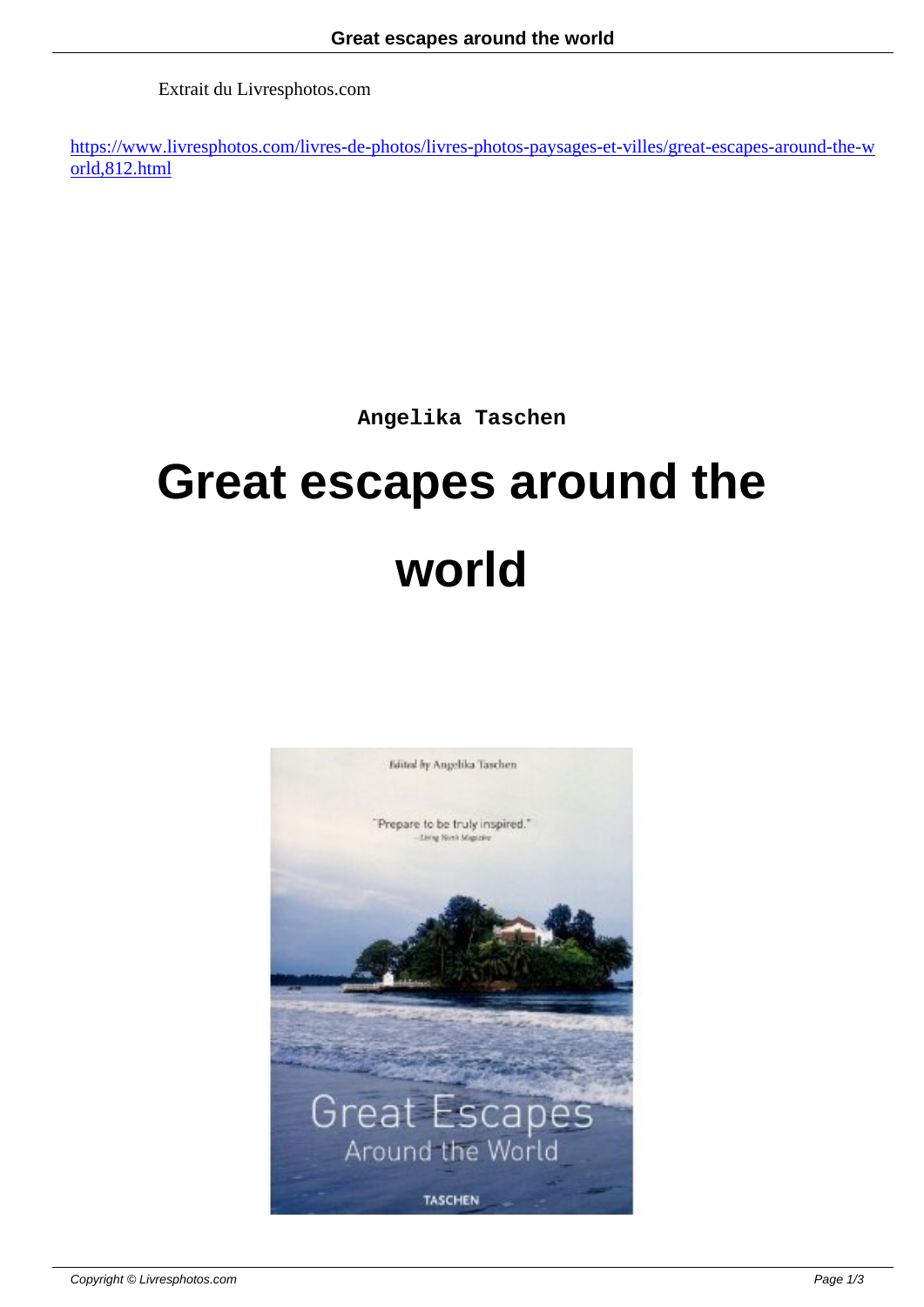Une sélection d'escapades de luxe accompagnées de propositions d'hôtels, de chambres d'hôtes, de bateaux... pour planifier des vacances de rêve.

Vous hésitez entre vous détendre en Asie, une randonnée en Amérique du Sud, traverser les Etats-Unis en voiture, vous cultiver en Europe ou un safari en Afrique ?

Voici le choix le plus éclectique et inspirant d'hôtels, de chambres d'hôtes, de bateaux, de pavillons de chasse, de spas et de house-boats que vous pouviez souhaiter.

Pour planifier vos prochaines vacances, n'importe oû dans le monde, il vous suffit de feuilleter cette nouvelle compilation de destinations de rêve.

Whether you want to take a relaxing vacation in Asia, a backpacking journey in South America, a road trip in the USA, a cultural tour in Europe, or a safari in Africa, we've got the most inspiring and eclectic collection of hotels, guesthouses, boats, lodges, spas, and houseboats that you could ask for. Culled from our Great Escapes series, favorite spots include futuristic-looking, Star Wars-style houseboats made of bamboo poles, palm leaves, and coconut fibers in Kerala, India, as well as a luxury lodge and spa on a java plantation in (you guessed it) Java. An Ayurvedic spa in the Himalayas where nothing matters but peace and relaxation will certainly tempt you, or perhaps you're more the type for a lush Kenyan open-walled, thatched-roof hut fashioned from tree trunks ? On a more modern vibe, oogle Gio Ponti's sleek blue and white hotel perched on the cliffs in Sorrento, Italy, and you'll yearn for a sojourn there. Other highlights include an elegant auberge in Napa Valley, California, where you can stay during your wine tasting tour, a historic ranch nestled in a Death Valley oasis, an adobe hotel in the Chilean desert, a hotel built entirely of salt in Bolivia's Uyuni salt desert, and an ecolodge on a natural reserve in the Amazon rain forest. Just flip through the pages of this new compilation of dreamy spots to plan your next holiday, wherever on the planet it may be.